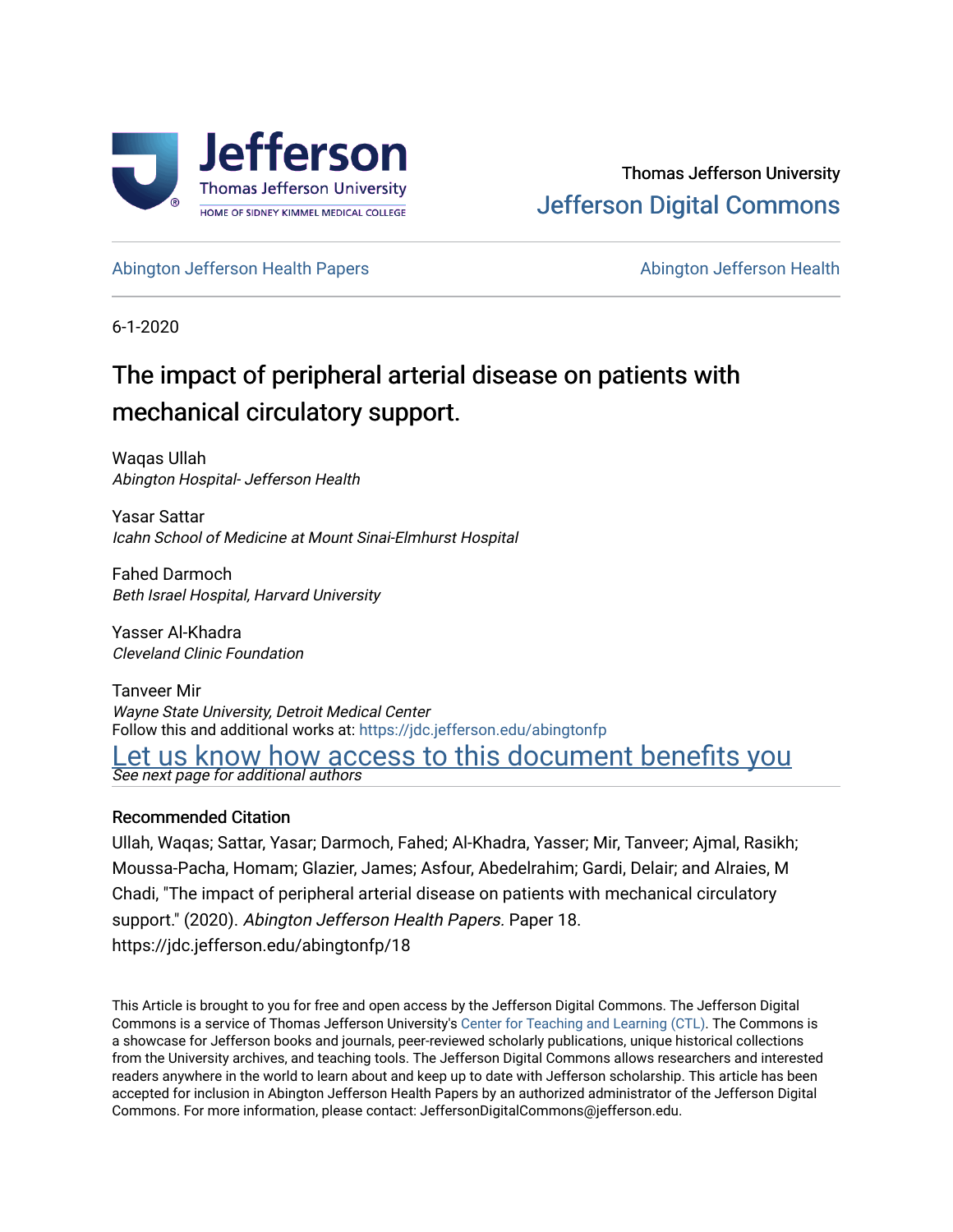### Authors

Waqas Ullah, Yasar Sattar, Fahed Darmoch, Yasser Al-Khadra, Tanveer Mir, Rasikh Ajmal, Homam Moussa-Pacha, James Glazier, Abedelrahim Asfour, Delair Gardi, and M Chadi Alraies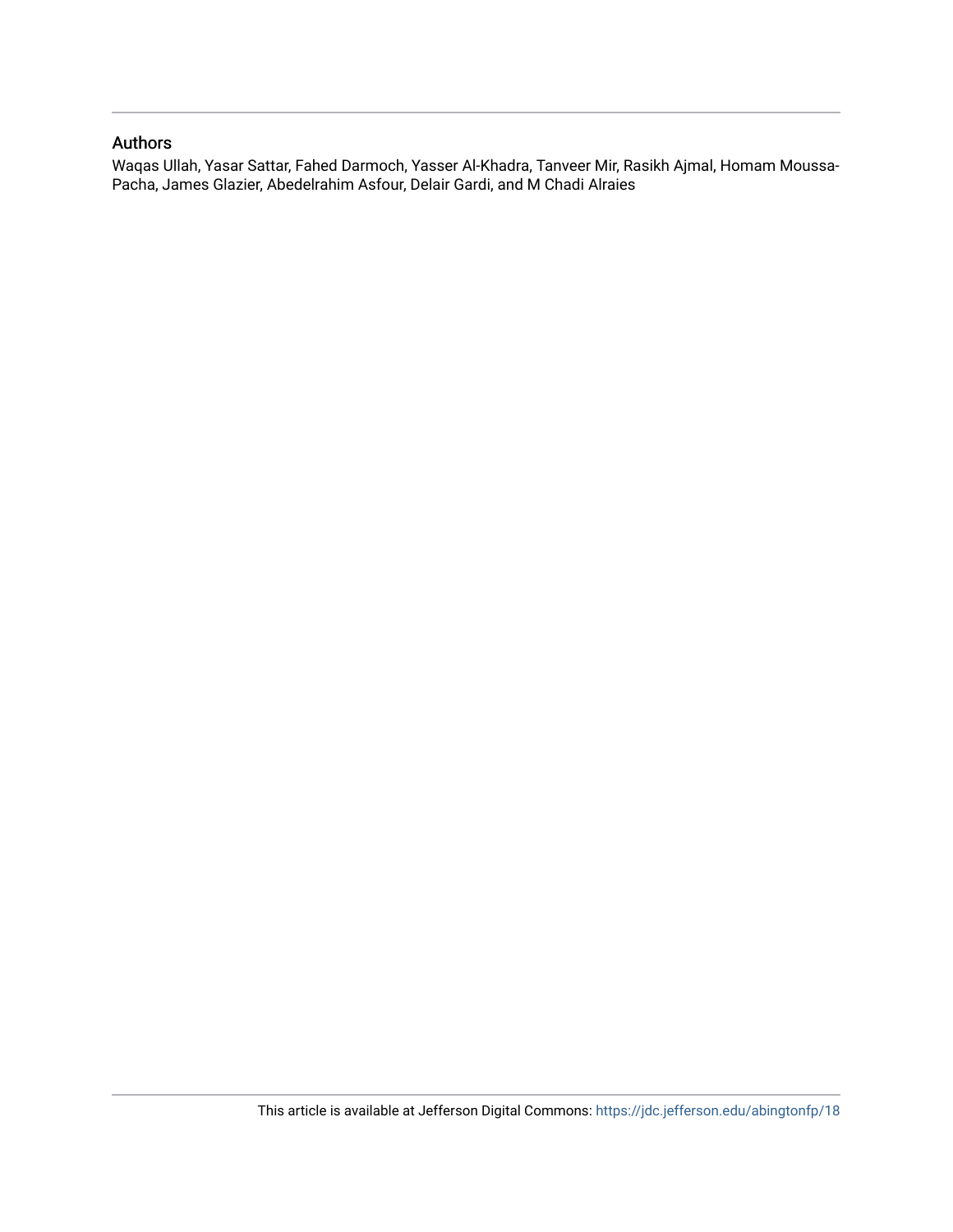#### [IJC Heart & Vasculature 28 \(2020\) 100509](https://doi.org/10.1016/j.ijcha.2020.100509)



# IJC Heart & Vasculature

journal homepage: [www.journals.elsevier.com/ijc-heart-and-vasculature](http://www.journals.elsevier.com/ijc-heart-and-vasculature)

## The impact of peripheral arterial disease on patients with mechanical circulatory support



Waqas Ullah <sup>a,1</sup>, Yasar Sattar <sup>b,1</sup>, Fahed Darmoch <sup>c</sup>, Yasser Al-khadra <sup>d</sup>, Tanveer Mir <sup>e</sup>, Rasikh Ajmal <sup>e</sup>, Homam Moussa-Pacha <sup>f</sup>, James Glazier <sup>e</sup>, Abedelrahim Asfour <sup>g</sup>, Delair Gardi <sup>e</sup>, M. Chadi Alraies <sup>e,\*</sup>

<sup>a</sup> Abington Hospital - Jefferson Health, United States

**b** Icahn School of Medicine at Mount Sinai-Elmhurst Hospital, United States

<sup>c</sup> Beth Israel Hospital, Harvard University, United States

<sup>d</sup> Cleveland Clinic Foundation, Cleveland, United States

e Wayne State University, Detroit Medical Center, United States

<sup>f</sup> University of Texas Health Science Center, McGovern Medical School, Memorial Hermann Heart & Vascular Institute, USA

<sup>g</sup> Beaumont Hospital, United States

#### article info

Article history: Received 5 February 2020 Received in revised form 5 March 2020 Accepted 24 March 2020

Keywords: Left ventricular assist device Peripheral arterial disease End-stage heart failure

#### ABSTRACT

Background: Left ventricular assist devices (LVAD) are indicated as bridging or destination therapy for patients with advanced (Stage D) heart failure and reduced ejection fraction (HFrEF). Due to the clustering of the mutual risk factors, HFrEF patients have a high prevalence of peripheral arterial disease (PAD). This, along with the fact that continuous flow LVAD influence shear stress on the vasculature, can further deteriorate the PAD.

Methods: We queried the National Inpatient Sample (NIS) database (2002–2014) to identify the burden of pre-existing PAD cases, its association with LVAD, in-hospital mortality, and other complications of LVAD. The adjusted odds ratio (aOR) and 95% confidence interval (CI) were calculated using the Cochran–Ma ntel–Haenszel test.

Results: A total of 20,817 LVAD patients, comprising of 1,625 (7.8%) PAD and 19,192 (91.2%) non-PAD patients were included in the study. The odds of in-hospital mortality in PAD patients were significantly higher compared to non-PAD group (OR 1.29, CI, 1.07–1.55,  $P = 0.007$ ). The PAD group had significantly higher adjusted odds as compared to non-PAD group for acute myocardial infarction (aOR 1.29; 95% CI, 1.07–1.55, P = 0.007), major bleeding requiring transfusion (aOR, 1.286; 95% CI, 1.136–1.456, P < 0.001), vascular complications (aOR, 2.360; 95% CI, 1.781–3.126, P < 0.001), surgical wound infections (aOR, 1.50; 95% CI, 1.17–1.94, P = 0.002), thromboembolic complications (aOR, 1.69; 95% CI, 1.36–2.10, P < 0.001), implant-related complications (aOR, 1.47; 95% CI, 1.19–1.80, P < 0.001), and acute renal failure (aOR, 1.26; 95% CI, 1.12–1.43, P < 0.001).

Conclusion: PAD patients can have high LVAD associated mortality as compared to non-PAD. 2020 The Authors. Published by Elsevier B.V. This is an open access article under the CC BY-NC-ND

license (<http://creativecommons.org/licenses/by-nc-nd/4.0/>).

⇑ Corresponding author at: Wayne State University, Detroit Medical Center, 311 Mack Ave, Detroit, MI 48201, United States. alraies@hotmail.com, Tel: +1 (216) 255- 0008.

E-mail addresses: [waqasullah.dr@gmail.com](mailto:waqasullah.dr@gmail.com) (W. Ullah), [mdyasarsattar@gmail.](mailto:mdyasarsattar@gmail.com) [com](mailto:mdyasarsattar@gmail.com) (Y. Sattar), [fahed.darmoch@hotmail.com](mailto:fahed.darmoch@hotmail.com) (F. Darmoch), [yasseralkhadra@gmail.](mailto:yasseralkhadra@gmail.com) [com](mailto:yasseralkhadra@gmail.com) (Y. Al-khadra), [drtms907@gmail.com](mailto:drtms907@gmail.com) (T. Mir), [rasikhajmal@gmail.com](mailto:rasikhajmal@gmail.com) (R. Ajmal), [homambacha@hotmail.com](mailto:homambacha@hotmail.com) (H. Moussa-Pacha), [jglazier@dmc.org](mailto:jglazier@dmc.org) (J. Glazier), [abedelrahim.asfour@beamount.org](mailto:abedelrahim.asfour@beamount.org) (A. Asfour), [DGardi@dmc.org](mailto:DGardi@dmc.org) (D. Gardi), [alraies@hotmail.com](mailto:alraies@hotmail.com) (M.C. Alraies).

<sup>1</sup> Authors contributed equally.

#### 1 Introduction

Left ventricular assist devices (LVAD) are a continuous flow ventricular support device used in addition to the optimal medical therapy (OMT) in the management of advanced heart failure (stage-D; advanced heart failure requiring intervention) [\[1\]](#page-6-0). It has two major indications in HFrEF patients, a bridge to transplant (BTT) or destination therapy (DT). LVAD has proven benefits in patients with circulatory failure but has also been implicated in a variety of device-related and heart failure-related complications. HFrEF patients receiving LVAD devices have underlying atherosclerotic shares most of its risk factors and co-morbidities, including



Abbreviations: BiVAD, biventricular assist device; CAD, coronary artery disease; CABG, coronary artery bypass surgery; CKD, chronic kidney disease; LOS, length of stay; LVAD, left ventricular assist device; OMT, optimal medical therapy; MCS, mechanical circulatory support; NIS, National Inpatient Sample; PAD, peripheral arterial disease; PCI, percutaneous coronary intervention.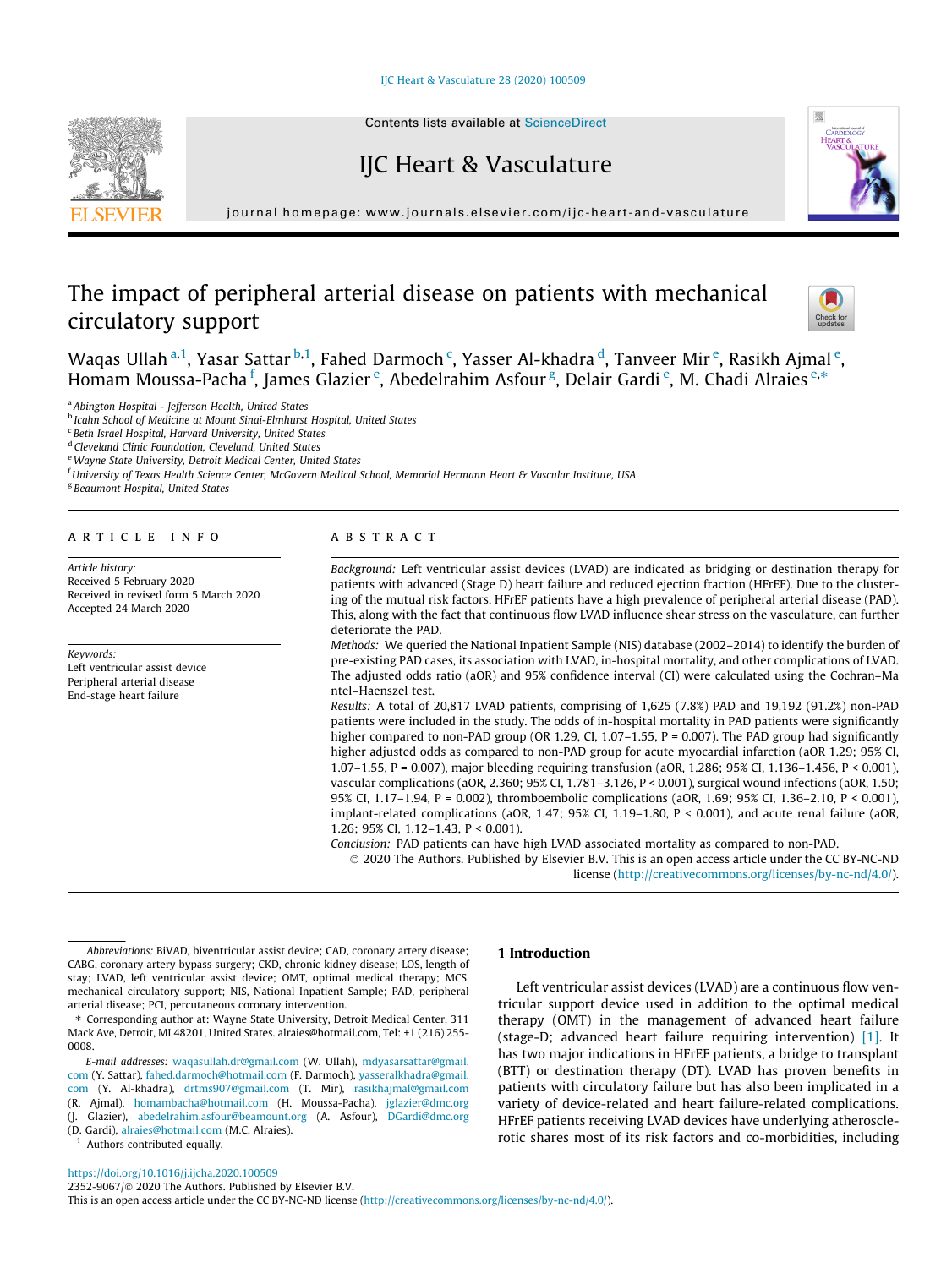old age, smoking, hypertension, diabetes mellitus, atrial fibrillation, coronary artery disease (CAD), and chronic kidney disease. It is not uncommon for PAD to coexist with HFrEF owing to a high prevalence of similar atherosclerotic risk factors (smoking, hyperlipidemia, diabetes, and hypertension)  $[2,3]$ . HFrEF patients on second generation LVAD can have a further decline in the function of peripheral vasculature due to a reduction in the pulsatile flow and continuous flow-induced endothelial dysfunction. The presence of pre-existing PAD in LVAD patients can worsen peripheral vascular complications and is a relative contraindication for LVAD therapy [\[2,4\]](#page-6-0). The 2013 International Society for Heart and Lung Transplantation Guidelines for Mechanical Circulatory Support guidelines, therefore, recommend that patients with atherosclerotic vascular disease or significant risk factors for developing PAD should be screened prior to the use of mechanical circulatory support (Class IIa; Level of evidence C). 24 Despite these recommendations, the subsequent outcomes of LVAD placement in a pre-existing PAD have not yet been explored. Looking at the paucity of data on LVAD and PAD, we sought to determine LVAD-related complications and mortality in PAD patients.

#### 2 Methods

The national inpatient sample (NIS) database is a publicly available database of ~8 million yearly discharges from non-federal hospitals [\[5\].](#page-6-0) Due to the unidentified nature of data, our study was exempt from institutional review board (IRB). We queried NIS (2002–2014) using the International Classification of Disease, Ninth Edition, Clinical Modification (ICD-9-CM) codes for PAD (440.0–440.4 440.8, 440.9, 443.1, 443.8, 443.81, 443.82, 443.89, 443.9, 447.1, V43.4) and procedure LVAD due to HFrEF stage D with ICD-9CM code for LVAD Heart Assist System (37.66). (supplementary table-1) The exclusion criteria included ICD-9-CM codes for orthotopic heart transplantation (ICD codes 37.5, 37.51, and 33.6), biventricular assist device (BiVAD) implantation (ICD code 37.52) and percutaneous or non-percutaneous short-term mechanical circulatory support (MCS) placement using codes (37.68, 37.60, 37.62, 37.65).

The PAD and non-PAD groups were matched based on the prior history of percutaneous coronary intervention (PCI), alcohol use disorder, collagen vascular disease, liver disease, hypothyroidism, lymphoma, tumors, and valvular disease. The primary outcome of the study was in-hospital mortality. Secondary outcomes included device-related infection including implant site wound infection, wound dehiscence, device-related mechanical complication, conduction defects like complete heart block, respiratory complications (pneumothorax, other iatrogenic respiratory complications. postoperative aspiration pneumonia), renal complications (acute renal failure, acute renal failure requiring dialysis), thromboembolic complications causing stroke, deep intra-organ hemorrhage in CNS, pulmonary, gastrointestinal, genitourinary and major bleed requiring transfusion. (Supplementary table-2).

Continuous variables were reported as weighted mean values and standard deviation (SD) Categorical variables were compared using the Chi-square test, whereas continuous variables were compared using independent t-tests. Univariate and multiple logistic regression analyses were performed to analyze the association between the LVAD and the primary and secondary outcomes in PAD patients. The regression model was adjusted for patient demographics (age, race, and gender), urgency of procedure (elective versus emergent), Elixhauser co-morbidities, other relevant comorbidities which includes; CAD, carotid artery disease, prior coronary artery bypass surgery (CABG) or percutaneous coronary intervention (PCI), previous TIA/stroke and smoking), patients'

insurance, socioeconomic status (SES), and hospital characteristics. (Supplementary table-3) Linear regression models were used to assess the length of stay (LOS). The logarithmic transformation of LOS was performed to adjust for positively skewed data. Adjusted odds ratio (aOR) were calculated, and p-values of less than 0.05 were considered statistically significant. Statistical analysis was performed using SPSS v21 (IBM Corp, Armonk, NY, USA).

#### 3 Results

#### 3.1 Search results and demographics

A total of 20,817 patients (nationally weighted patient sample) with stage D HFrEF who underwent LVAD placement comprising of 1,625(7.8%) PAD and 19,192 (92.2%) non-PAD patients. In a weighted sample data, the patient demographic difference of PAD vs. non-PAD group showed a mean age of 59.83 vs. 55.11(P < 0.001), respectively. Patients in PAD group were predominantly men (80.6% vs 75.6%, P < 0.001), and Caucasians (72% vs 65.5%, P < 0.001). Of all 1,625 patients with PAD who underwent LVAD, only 2.4% underwent a heart transplant. The group differences in PAD vs. non-PAD in terms of patient characteristics and comorbidities are shown in [Table 1.](#page-4-0)

#### 3.2 Pooled analysis

The adjusted odds of in-hospital mortality were significantly higher for PAD group (24.1% vs 17.3%, aOR 1.641; 95% CI, 1.41– 1.90, P < 0.001) compared to non-PAD. There was no significant difference in the LOS between the two groups S (median LOS days 29, range  $0-53$  days Vs. median 28 days, range  $3-53$  days,  $P = 0.19$ ) on the risk-adjusted linear regression model. (supplemental table 4) Multiple logistic regression model used to analyze group complication differences in PAD vs non-PAD. The PAD group had significantly higher odds as compared to non-PAD group for acute myocardial infarction (16.7% vs 12.8% a OR, 1.291; 95% CI, 1.071– 1.555, P = 0.007), major bleeding requiring transfusion (32.9% vs 28.1% a OR, 1.286; 95% CI, 1.136–1.456, P < 0.001), vascular complications (5.4% vs 2.6% a OR, 2.360; 95% CI, 1.781–3.126, P < 0.001), surgical wound infections (5.1% vs 4.4% a OR, 1.505; 95% CI, 1.169– 1.937,  $P = 0.002$ ), thromboembolic complications (11.1% vs 7.2%) aOR, 1.695; 95% CI, 1.366–2.104, P < 0.001), implant-related complications (8.4% vs 6.7% a OR, 1.468; 95% CI, 1.194–1.804, P < 0.001), and acute renal failure (55.9% vs 50.5% a OR, 1.265; 95% CI, 1.117–1.433, P < 0.001). The rate of wound dehiscence and mechanical complications were higher in the PAD group as compared to non-PAD group, but the difference was not statistically significant (1.2% vs 0.9%,  $P = 0.97$ ) and (3% vs 2.8%,  $P = 0.23$ ), respectively ( $Fig. 1$ ). The temporal trends in LVAD utilization in PAD have been noticed to be increasing over the study period [\(Fig. 2\)](#page-5-0).

An adjusted odds ratio (aOR) was calculated to control for the impact of differences in the comorbidities and demographics on the overall mortality. The aOR of mortality appears to be significantly higher in patients with PAD undergoing device implantation when adjusted for congestive heart failure (aOR 1.5, 95% CI 1.0–2.3, p=<0.0001), coagulopathy (aOR 1.5, 95% CI 1.3–1.6, p=<0.0001), hypertension (aOR 1.03, 95% CI 1.03–1.25, p = 0.008), liver disease (aOR 1.6, 95% CI 1.3–1.9, p=<0.0001), paralysis (aOR 2.2, 95% 1.7– 2.9, p < 0.0001) and rheumatoid arthritis (aOR 1.3, 95% CI 1.9– 2.7, p < 0.0001). The detailed determinants of mortality and regression coefficients are given in the Supplementary table 5.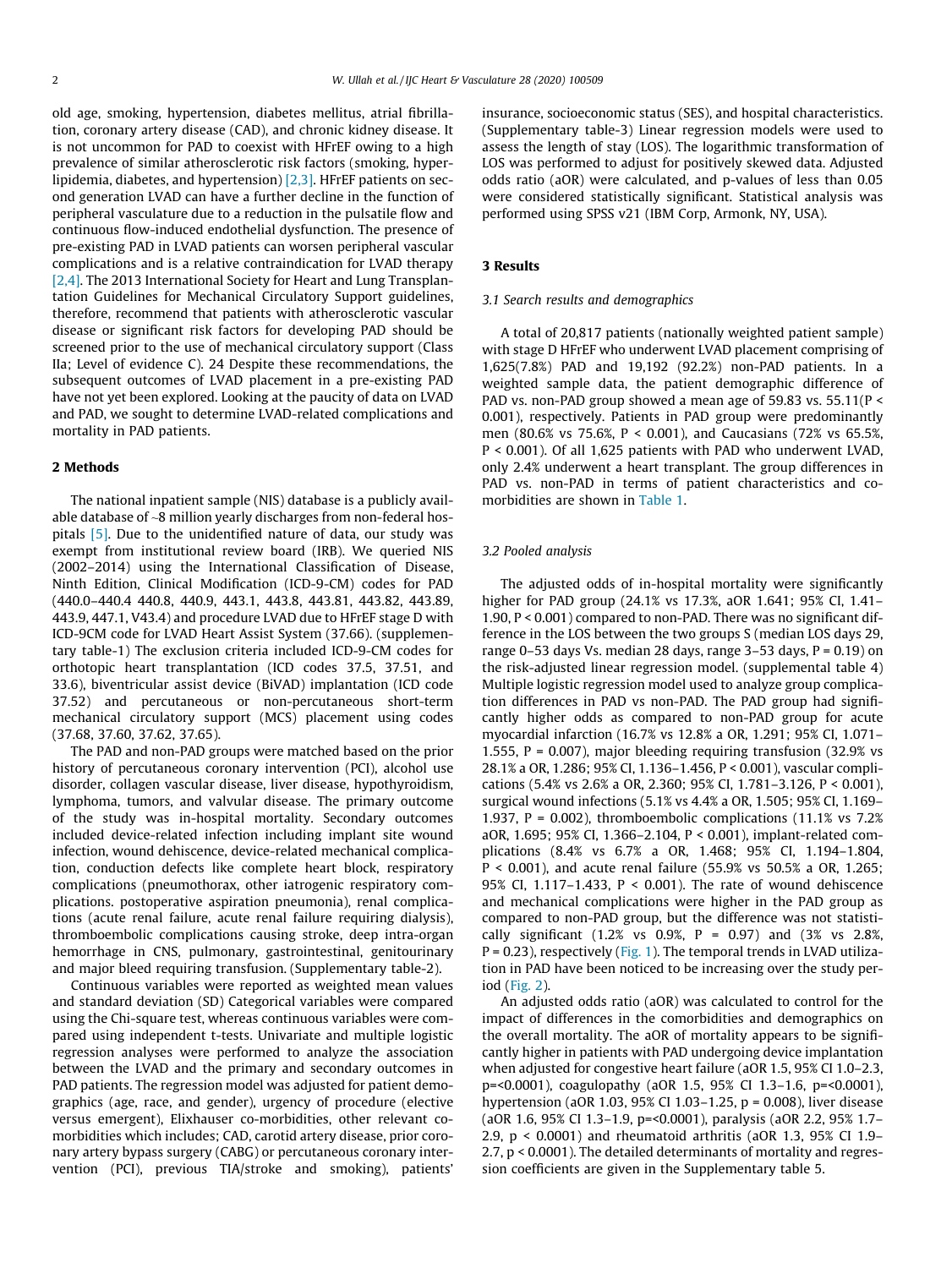#### <span id="page-4-0"></span>Table 1

Left ventricular assist device patients' characteristics stratified by peripheral arterial disease and non-peripheral arterial disease status.

| Variable                                            | PAD             | No PAD          | P-<br>Value      |
|-----------------------------------------------------|-----------------|-----------------|------------------|
| Age                                                 | $59.8 \pm 12.4$ | $55.1 \pm 14.6$ | < 0.001          |
| Female                                              | 19.4%           | 24.4%           | < 0.001          |
| Carotid artery disease                              | 2.3%            | 0.5%            | < 0.001          |
| Coronary artery disease                             | 33.3%           | 46.2%           | < 0.001          |
| <b>Prior Percutaneous coronary</b><br>intervention. | 3.6%            | 4.0%            | 0.547            |
| <b>Prior Coronary artery bypass surgery</b>         | 7.3%            | 3.8%            | < 0.001          |
| Smoking                                             | 4.1%            | 2.9%            | 0.010            |
| <b>HIV</b>                                          | 0.3%            | 0.1%            | 0.041            |
| <b>Alcohol Abuse</b>                                | 2.9%            | 2.2%            | 0.062            |
| <b>Deficiency Anemia</b>                            | 21.2%           | 18.7%           | 0.014            |
| Rheumatoid arthritis/Collagen                       | 1.2%            | 1.0%            | 0.369            |
| vascular disease                                    |                 |                 |                  |
| <b>Chronic Blood Loss Anemia</b>                    | 1.5%            | 1.8%            | 0.378            |
| <b>Chronic Lung Disease</b>                         | 26.0%           | 16.5%           | < 0.001          |
| Coagulopathy                                        | 46.1%           | 33.2%           | < 0.001          |
| <b>Depression</b>                                   | 11.0%           | $9.0\%$         | 0.007            |
| Diabetes mellitus, Uncomplicated                    | 27.0%           | 22.2%           | < 0.001          |
| Diabetes mellitus, Complicated                      | 8.7%            | 6.3%            | < 0.001          |
| <b>Drug Abuse</b>                                   | 0.6%            | 2.0%            | < 0.001          |
| Hypertension                                        | 48.0%           | 39.1%           | < 0.001          |
| <b>Hypothyroidism</b>                               | 11.0%           | 9.6%            | 0.073            |
| <b>Liver Disease</b>                                | 2.4%            | 3.2%            | 0.080            |
| <b>Metastatic Cancer</b>                            | 0.3%            | 0.2%            | 0.185            |
| <b>Fluid and Electrolyte disorders</b>              | 61.5%           | 57.7%           | 0.003            |
| <b>Obesity</b>                                      | 9.0%            | 13.5%           | < 0.001          |
| <b>Renal Failure</b>                                | 41.8%           | 32.4%           | < 0.001          |
| <b>Solid Tumor Without Metastasis</b>               | 1.2%            | 0.8%            | 0.087            |
| <b>Pulmonary Circulation Disorders</b>              | 0.6%            | 0.3%            | 0.122            |
| <b>Psychosis</b>                                    | 2.4%            | 2.6%            | 0.679            |
| <b>Peptic Ulcer Disease</b>                         | 0.0%            | 0.0%            | 1.000            |
| <b>Valvular Disease</b><br>Race                     | 0.3%            | 0.4%            | 0.833<br>< 0.001 |
| White                                               | 72.0%           | 65.5%           |                  |
| Black                                               | 16.1%           | 22.2%           |                  |
| Hispanic                                            | 6.5%            | 6.2%            |                  |
| Asian or Pacific Islander                           | 1.1%            | 1.9%            |                  |
| Native American                                     | 0.0%            | 0.3%            |                  |
| Other                                               | 4.3%            | 4.3%            |                  |
| <b>Elective hospitalization</b>                     | 34.5%           | 32.7%           | 0.152            |
| Primary expected payer                              |                 |                 | < 0.001          |
| Medicare                                            | 54.4%           | 43.5%           |                  |
| Medicaid                                            | 9.0%            | 11.8%           |                  |
| Private Insurance                                   | 32.4%           | 39.9%           |                  |
| Self-Pay                                            | 0.6%            | 1.6%            |                  |
| No Charge                                           | 0.3%            | 0.1%            |                  |
| Other                                               | 3.3%            | 3.1%            |                  |
| <b>Median Household Income</b>                      |                 |                 | 0.181            |
| 0 to 25 percentiles                                 | 25.4%           | 25.8%           |                  |
| 26 to 50 percentiles                                | 25.9%           | 24.7%           |                  |
| 51 to 75 percentiles                                | 26.8%           | 25.4%           |                  |
| 76 to 100 percentiles                               | 22.0%           | 24.1%           |                  |
| <b>Bed Size</b>                                     |                 |                 | 0.039            |
| Small                                               | 1.1%            | 1.6%            |                  |
| Medium                                              | 8.1%            | 9.6%            |                  |
| Large                                               | 90.8%           | 88.8%           |                  |
| Location/Teaching Status                            |                 |                 | 0.064            |
| Rural                                               | 0.3%            | 0.4%            |                  |
| Urban Non-teaching                                  | 5.3%            | 4.1%            |                  |
| Urban Teaching                                      | 94.4%           | 95.5%           |                  |
| <b>Hospital Region</b>                              |                 |                 | < 0.001          |
| Northeast<br>Midwest                                | 14.7%           | 19.9%           |                  |
| South                                               | 31.4%<br>38.6%  | 29.1%<br>34.0%  |                  |
| West                                                | 15.3%           | 17.0%           |                  |
|                                                     |                 |                 |                  |

Abbreviations: PAD: Peripheral arterial disease.

#### 4 Discussion

This is the first known largest comparison of outcomes of LVAD in patients with and without PAD by using the NIS database (2002– 2014). In this large contemporary analysis, we observed: (1) PAD patients who underwent LVAD have higher co-morbidities compared with patients without PAD. (2) Patients with PAD who received LVAD were at increased risk for in-hospital mortality and complications compared to those without PAD. (3) In the matched analysis, PAD patients have a higher likelihood of developing cardiac, vascular, renal, and surgical complications as compared to non-PAD. (4) The national utilization of LVAD has been significantly increased in recent years.

LVAD improves the quality of life (QoL), functional capacity, and mortality in HFrEF patients. 1 Over the last decade, the survival of HF has significantly improved secondary to LVAD implantation with a rapidly evolving technology, enhanced procedural and patient selection guidelines, multidisciplinary approach, and improved perioperative care [\[2,4\].](#page-6-0) However, further identification of manageable co-morbidities that impact outcomes following LVAD implantation is needed. The presence of PAD is known to be associated with adverse cardiovascular outcomes of LVAD patients [\[6–8\].](#page-6-0) PAD represents a complex co-morbidity in patients with refractory heart failure who undergo LVAD implantation. These patients are known to have higher rates of in-hospital mortality such as; myocardial infarction, major bleeding, vascular complications, thromboembolic complications, and acute kidney injury compared to those without PAD [\[6,9\].](#page-6-0) PAD, therefore, is considered a relative contraindication for heart transplantation, especially when it limits the rehabilitation process, and revascularization is not an option [\[10\].](#page-6-0) This explains why only 2.9% of the total 22,318 heart transplant recipients and 11.05% of the total LVAD patients had a diagnosis of PAD, in the international heart and lung transplant registry (2006 and 2012) and Medicare database study (total of 2,152 recipients between 2004 and 2011) [\[11,12\].](#page-6-0) Our study further revealed the declining trend of these population, only 7.8% out of 20,817 LVAD patients had a diagnosis of PAD. ([Fig. 3\)](#page-6-0) These results indicate that despite a high prevalence of PAD in HFrEF patients, there is a hesitancy for these patients to have LVAD implantation.

Patients with PAD undergoing LVAD implantation are at a higher risk of in-hospital and out-hospital mortality. The eighth annual report of the Interagency Registry for Mechanically Assisted Circulatory Support (INTERMACS) reported 22,866 patients with LVAD implantation between June 23, 2006, and December 31, 2016. Follow up data of this population show that the presence of PAD increased both early and late mortality [\[13\].](#page-6-0) Similarly, orthotopic heart transplant recipients with symptomatic PAD also have lower survival rates compared with those without PAD [\[14\].](#page-6-0) Our findings are consistent with these studies, and significantly higher mortality in the PAD group raises concerns about the safety of LVAD in these patients. It also highlights the importance of timely identification and management of PAD, especially if patients have HFrEF and would be requiring an LVAD.

Our study also shows a significant burden of associated comorbidities in patients having PAD and LVAD. These patients are at an increased risk for major bleeding events. Previous studies also have reported higher HAS-BLED scores in the PAD group as compared to non-PAD [\[15\].](#page-6-0) Both PAD and CAD have similar risk factors. Therefore, it is common to have concomitant PAD in advanced heart failure patients with LVAD device [\[16,17\].](#page-6-0) Patients with LVAD need to anticoagulated to prevent the risk of device thrombosis. These patients, if started an antiplatelet for associated CAD, can potentially worsen the risk of bleeding in these patients [\[18\].](#page-6-0) In addition to anticoagulation, critical limb ischemia is an independent factor associated with major bleeding in patients with PAD [\[19\]](#page-6-0). Ironically, PAD in LVAD patients also increases the risk of thrombosis. Further factors than increase the prevalence of vascular complications include multiple secondary co-morbidities and atherosclerotic risk factors. These observations explain the significantly higher odds of major bleeding, thrombosis, and vascular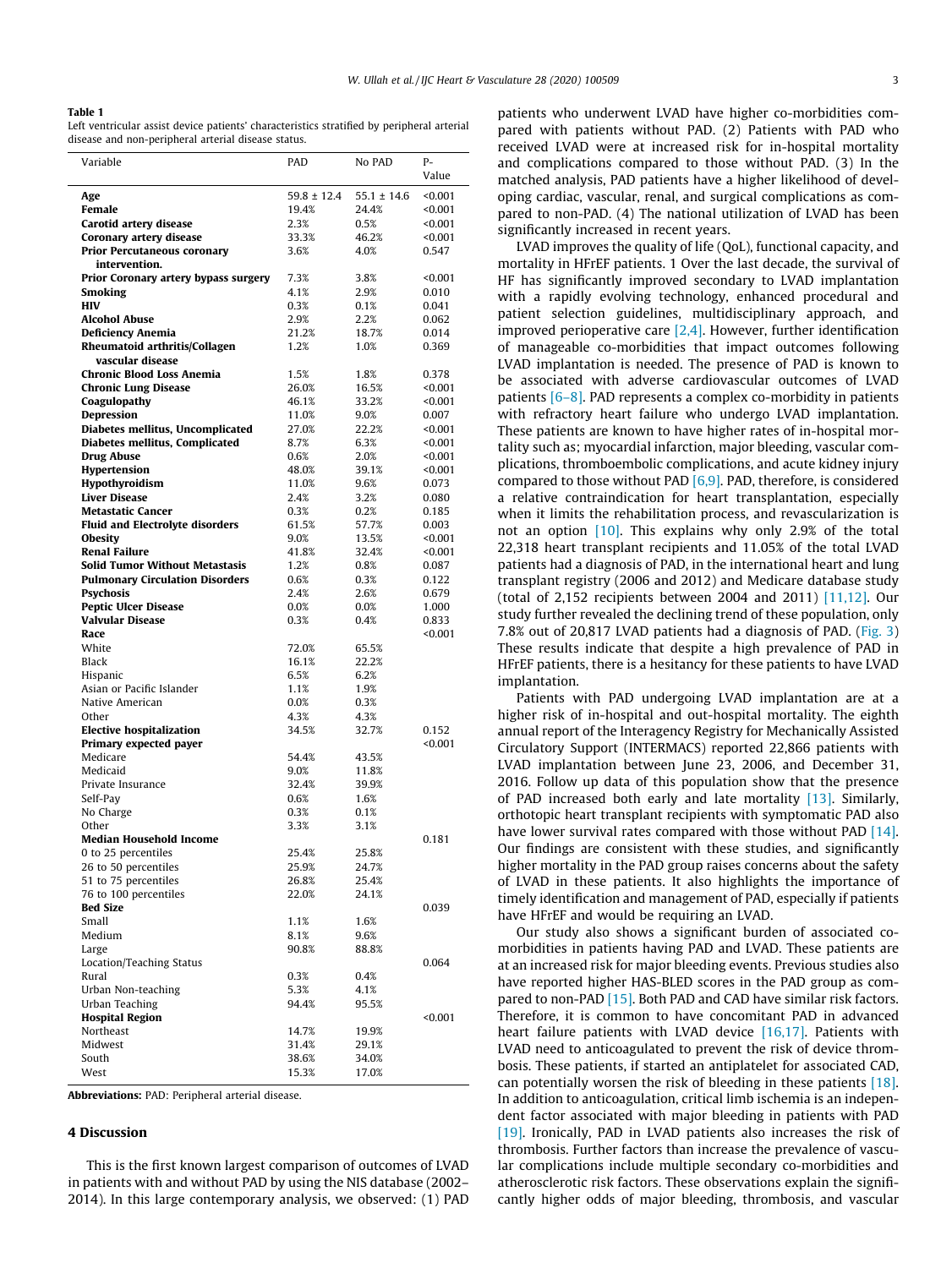<span id="page-5-0"></span>

Peripheral arterial disease

No peripheral arterial disease



Fig. 1. Outcomes of left ventricular assist device surgery in patients with and without peripheral arterial disease.



Fig. 2. Utilization of LVAD over the study period.

complications in the PAD-LVAD group seen in our study. Our study also indicates a substantial increase in the odds of MI in PAD patients with LVAD. As expected, PAD is a coronary artery equivalent, which underscores the importance of aggressive treatment of PAD patients [\[20\].](#page-6-0) Interestingly, the prevalence of stable CAD was reduced in PAD patients due to a high number of coronary artery bypass graft (CABG) procedures during the LVAD implantation.

Our study closes the gaps between the clinical practice and the said recommendations. We have identified the burden and complications of PAD in LVAD patients. We suggest that due to increased morbidity and mortality associated with PAD, the screening process of these patients prior to LVAD implantation should be reemphasized. Screening for PAD using Doppler ultrasound following LVAD implantation is difficult due to changes in the waveforms driven by the continuous arterial flow pattern generated by the LVAD [\[21\].](#page-6-0) Recently computational flow analysis has been used to study PAD in patients with continuous-flow LVAD, which has shown promising results as compared to Doppler ultrasound [\[21\]](#page-6-0). It is unclear if endovascular or surgical revascularization will improve outcomes in this population.

Our study has several limitations. This is a retrospective analysis of cross-sectional data of NIS, so it is difficult to draw a causal relationship between PAD and LVAD complications. Unmeasured confounders would have occurred in assessing the severity and etiology of HF. A subgroup analysis on follow up duration could not be done as the data represents a snapshot of the in-hospital course. Due to the retrospective cross-sectional nature of the study and limited applicability of the ICD coding the INTERMACS classification for advanced heart failure could not be performed.